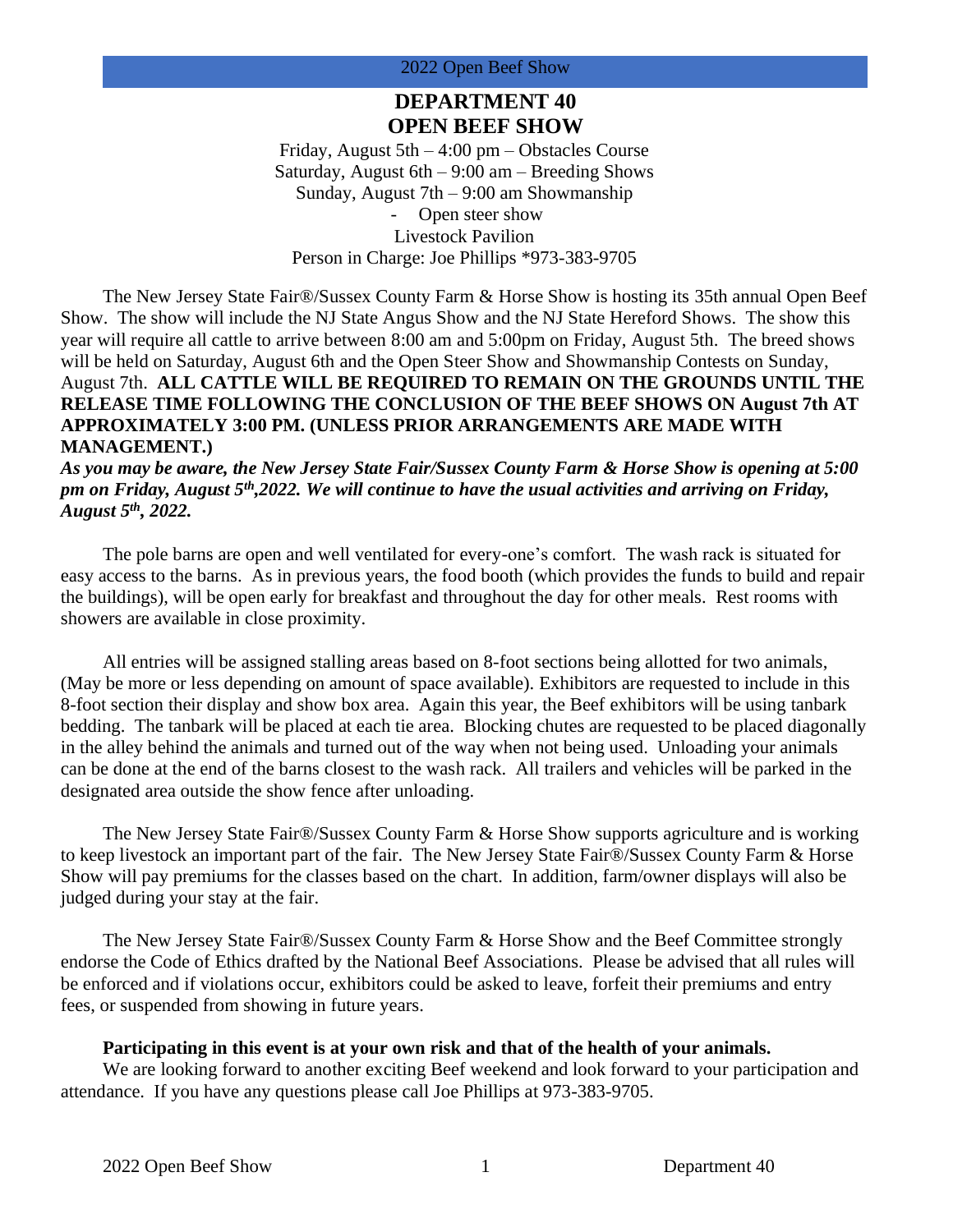## **MANAGEMANT:**

- **1. All Exhibits shall be under the direction and control of The New Jersey State Fair®/Sussex County Farm & Horse Show.**
- 2. **All animals should be in place by 12:00 noon on Friday, August 5th. All cattle must be in place by 5:00 pm on Friday, August 5th.** *No cattle shall be walked to or from the parking lot.* **All cattle will be loaded onto trailers in the barn area. All cattle must remain on the grounds until the conclusion of the Beef Show on August 7th at release time.** Release times may change and will be updated when the final schedule is known. Release times will be on a staggered basis in order to prevent a blockade of trailers. Premiums will be mailed within ten days after the show.
- **3. The water may contain chlorine to combat harmful bacteria**
- 4. Exhibitors must provide their own hay and feed. The New Jersey State Fair®/Sussex County Farm & Horse Show will provide the tanbark bedding.
- 5. All bulls born on or before April 1, 2020 MUST be shown with the aid of a nose lead. Clip ons are acceptable.
- 6. Unruly animals can be removed from the ring at the judge's discretion.

## **EXHIBITORS:**

- 7. Exhibitors are responsible for the care of exhibits, equipment and facilities.
- 8. Exhibitors are strongly urged to dress in appropriate show attire.
- 9. All exhibitors will be required to wear harnesses. If you do not own one, one will be provided for you the day of the show.
- 10. **Exhibitors must wear the correct number for the animal that they are showing whenever in the show ring. (Championship and group classes included.)**

## **ENTRIES:**

- 11. Entries must be made on printed entry forms (or copies, etc.) furnished by The New Jersey State Fair®/Sussex County Farm & Horse Show. All information and signatures asked for on the entry form must be furnished. Entries will not be accepted unless this information is provided.
- **12. Entries are open to exhibitors & animals from any state.**
- 13. Exhibitors must have original registration certificates and health papers available at any time during the show. The Superintendent or a designated checker will check these papers on Friday, August 6th.
- 14. Each animal must have a legible tattoo that agrees with the registration certificate.
- 15. The number of classes and class designations will be determined at the discretion of the superintendent. Classes may be split or combined if the number of entries in a particular class warrants such action.
- 16. Order of show on Saturday will be determined after entries are received.

**17. ENTRIES MUST BE RECEIVED NO LATER THAN JULY 1st.** There will be an entry fee of \$5.00 per animal. Entries received between July 2<sup>nd</sup> and July 20<sup>th</sup> will have an entry fee of \$10.00 per animal. Any entries received or postmarked after July 20th will have an entry fee of \$25.00 per animal. Late entries are welcome as long as barn space allows, but may not be able to be included in the program. Substitutions will be accepted up until Friday, August 5th at a charge of \$5.00 per change.

**Makes checks payable to: the New Jersey State Fair ®/Sussex County Farm & Horse Show** and mail to: Ag. Office, Attn: Beef Show; PO Box 600, Augusta, NJ 07822. Entry fees must accompany entries and will not be refunded. There will be a \$28.00 charge for checks not honored by the exhibitor's bank.

**NOTE:** There will not be any additional charge for special classes. It is to the exhibitor's advantage to participate in special classes. Premiums are offered for most special classes.

**Late entries will be accepted as long as there is barn space available for them.**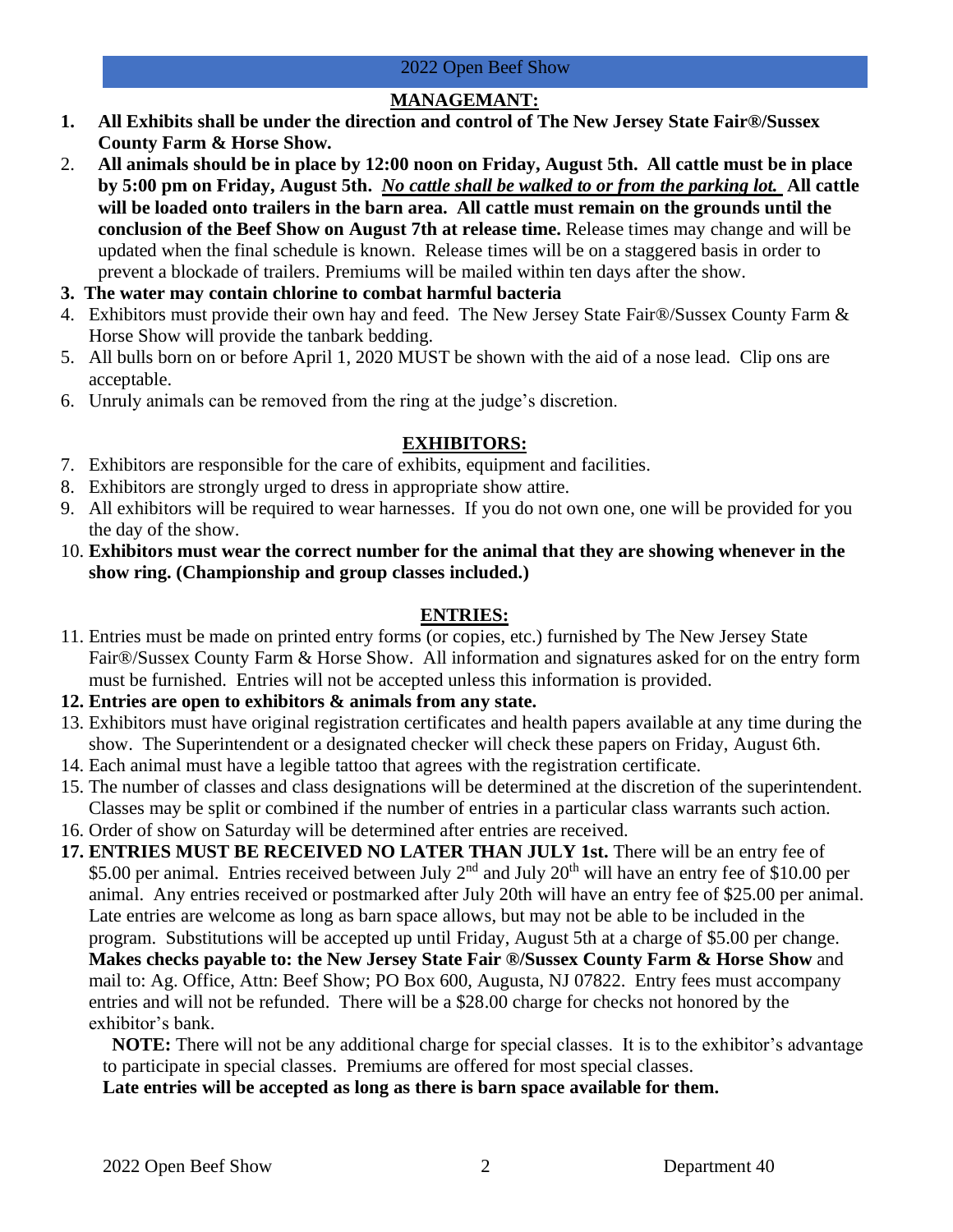## **OWNERSHIP:**

- 18. Animals must be the bonafide property of the exhibitor.
- 19. All animals, excluding steers, entered must be purebred and have the proper registration certificates, or be shown in the commercially crossbred class. Rules of the breed associations will prevail. Simmentals registered as 3/4 or more Simmental may show with the purebreds.

## **HEALTH REQUIREMENTS:**

#### **PLEASE NOTE: Check the requirements for rabies vaccinations and BVD tests.**

- 20. All animals from NJ must be accompanied by a valid (Official) Certificate of Veterinary Inspection (CVI) signed by an accredited New Jersey Veterinarian.
- 21. The CVI must indicate that the animals to be exhibited have been observed by a veterinarian on the exhibitor's premises and found to be free of any signs of infections or contagious diseases.
- 22. All animals being shown must be individually identified and listed on the certificate.
- 23. All exhibitors must abide by the Health Requirements in the Livestock Exhibitor & General Health Information section of The New Jersey State Fair website.
- 24. Any unhealthy animal (as determined by the beef superintendent or attending veterinarian) must be removed from the grounds immediately!
- 25. Please consult other health regulations in the General Exhibitor Information section.

| <b>PREMIUMS</b> |      |               |                |           |      |                |       |      |      |              |
|-----------------|------|---------------|----------------|-----------|------|----------------|-------|------|------|--------------|
| <b>JUDGE'S</b>  |      |               | <b>PLACING</b> | <b>OF</b> |      | <b>ANIMALS</b> |       |      |      |              |
| # animals shown |      | $\mathcal{D}$ | 3              | 4         | 5    | 6              |       | 8    | 9    | 10<br>$\div$ |
|                 | \$16 |               |                |           |      |                |       |      |      |              |
| ⌒               | \$18 | \$16          |                |           |      |                |       |      |      |              |
| 3               | \$20 | \$18          | \$16           |           |      |                |       |      |      |              |
| 4               | \$22 | \$20          | \$18           | \$16      |      |                |       |      |      |              |
| 5               | \$24 | \$22          | \$20           | \$18      | \$16 |                |       |      |      |              |
| 6               | \$26 | \$24          | \$22           | \$20      | \$18 | \$16           |       |      |      |              |
|                 | \$28 | \$26          | \$24           | \$22      | \$20 | \$18           | \$16  |      |      |              |
| 8               | \$30 | \$28          | \$26           | \$24      | \$22 | \$20           | $$18$ | \$16 |      |              |
| 9               | \$32 | \$30          | \$28           | \$26      | \$24 | \$22           | \$20  | \$18 | \$16 |              |
| 10 or more      | \$35 | \$32          | \$30           | \$28      | \$26 | \$24           | \$22  | \$20 | \$18 | \$16         |

 $\overline{1}$ 

#### **SHOWMANSHIP:**

The purpose of showmanship is to present an animal in a manner that will develop the most favorable impression on the judge. The main goal of junior showmanship is to educated young people with regard to good showing techniques and proper attitude.

- 1. Exhibitors in this special show need not own the animal, but should be associated with a farm which is exhibiting.
- 2. Steers or heifers may be used in showmanship classes.
- 3. Showmanship will be judged in at least eight classes, according to the ages of the exhibitor. The Beef Show committee reserves the right to amend these classes at show time to establish equitable classes.
- 4. Judging to consider:

Use of the halter, use of the show stick, entering the show ring, setting up the animal, moving the animal, alertness of exhibitor, show ring courtesy, exhibitor attitude and dress, attitude toward animal, knowledge of beef industry, etc.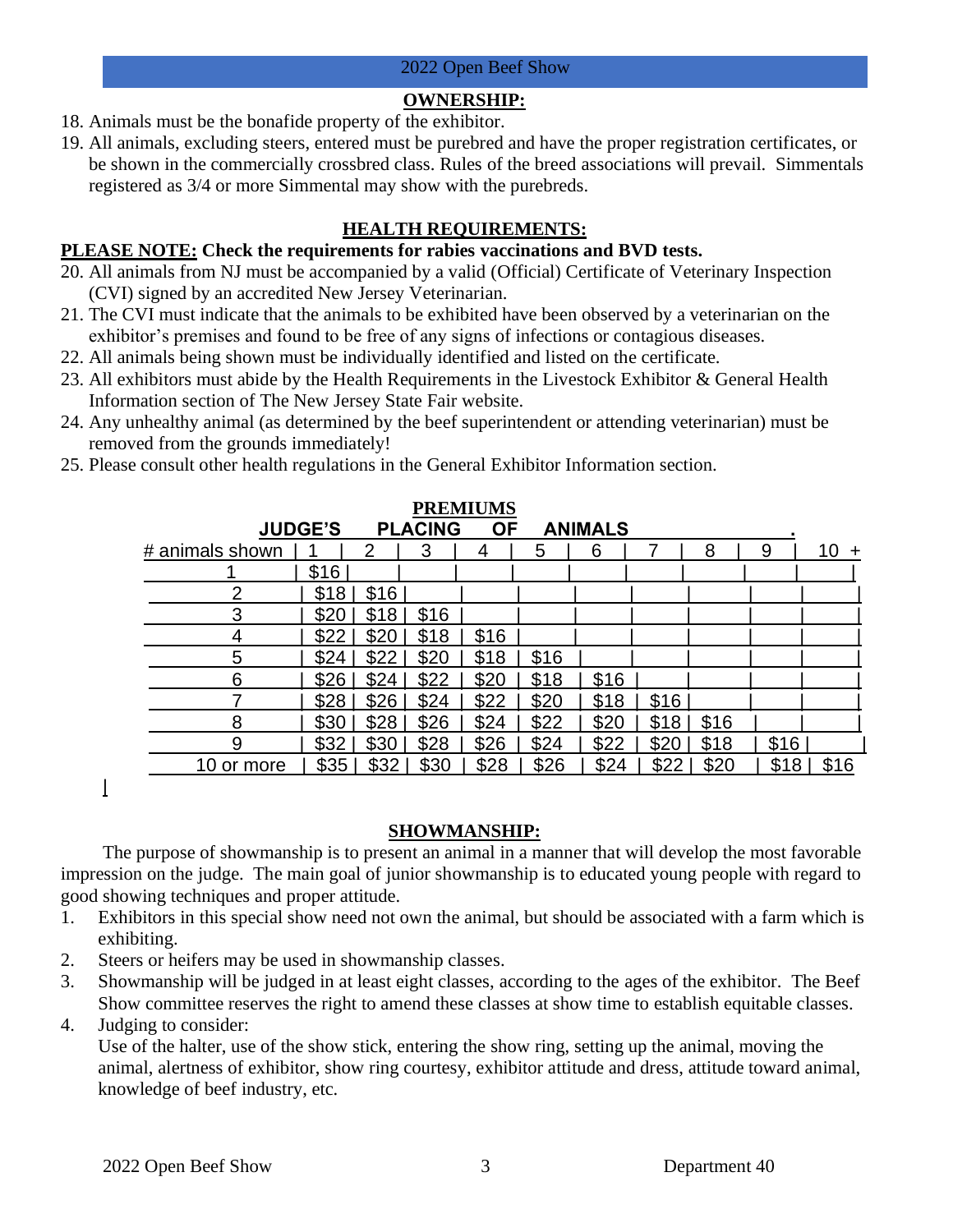#### **SECTION CODE: SHO – SHOWMANSHIP**

CLASS NUMBER with description

- 1. Pee Wee class- shown with a helper.
	- Not placed; but age appropriate awards will be given
- 2. 9 years old and under
- 3.  $10 11$  years old
- 4. 12 13 years old
- 5. 14 years old
- 6. 15 years old
- 7. 16 17 years old
- 8.  $18 21$  years old
- 9. Overall Winner Winners from Previous classes
- 10. Adult:

The above ages will be the age of the individual on the day of the show, August 7th, 2022.

The Beef Show Committee reserves the right to amend these classes at show time to establish equitable classes.

## **SECTION CODE: STE – STEER SHOW**

## **RULES:**

- 1. Steers will be judged as market ready animals on the day of the show.
- 2. Animals must be born January 1, 2021 or later.
- 3. Classes will be divided into Heavyweight, Middleweight and Lightweight divisions after the animals are weighed in. Steers should be a minimum of 900 pounds. Steers will be weighed on Friday at 6:00 pm.
- 4. First and Second place animals from each weight class will make up the championship class.
- 5. Write "*Steer"* as the class number for steer entries on the entry form.
- 6. Steers may be exhibited by any farm, family, or 4-H/FFA member.
- 7. \$100 for any Hereford steer that wins the Grand Champion Market Steer from the NJ Polled Hereford Association and \$150 for any Hereford steer that wins the Grand Champion Market Steer, if it was bought from an Association Member.

## **ADDITIONAL CLASSES FOR STEERS: Entries must have been shown in one of the individual steer classes**

## **CLASS NUMBER** with description

- 14. **Pair of Steers** Two steers exhibited by family members
- 15. **Sussex County Special** Animals must have been bred in Sussex County and exhibited from Sussex County. Premiums for this class:

 $1<sup>st</sup>$  place - \$25 2  $2<sup>nd</sup>$  place - \$22 All other entries shown - \$20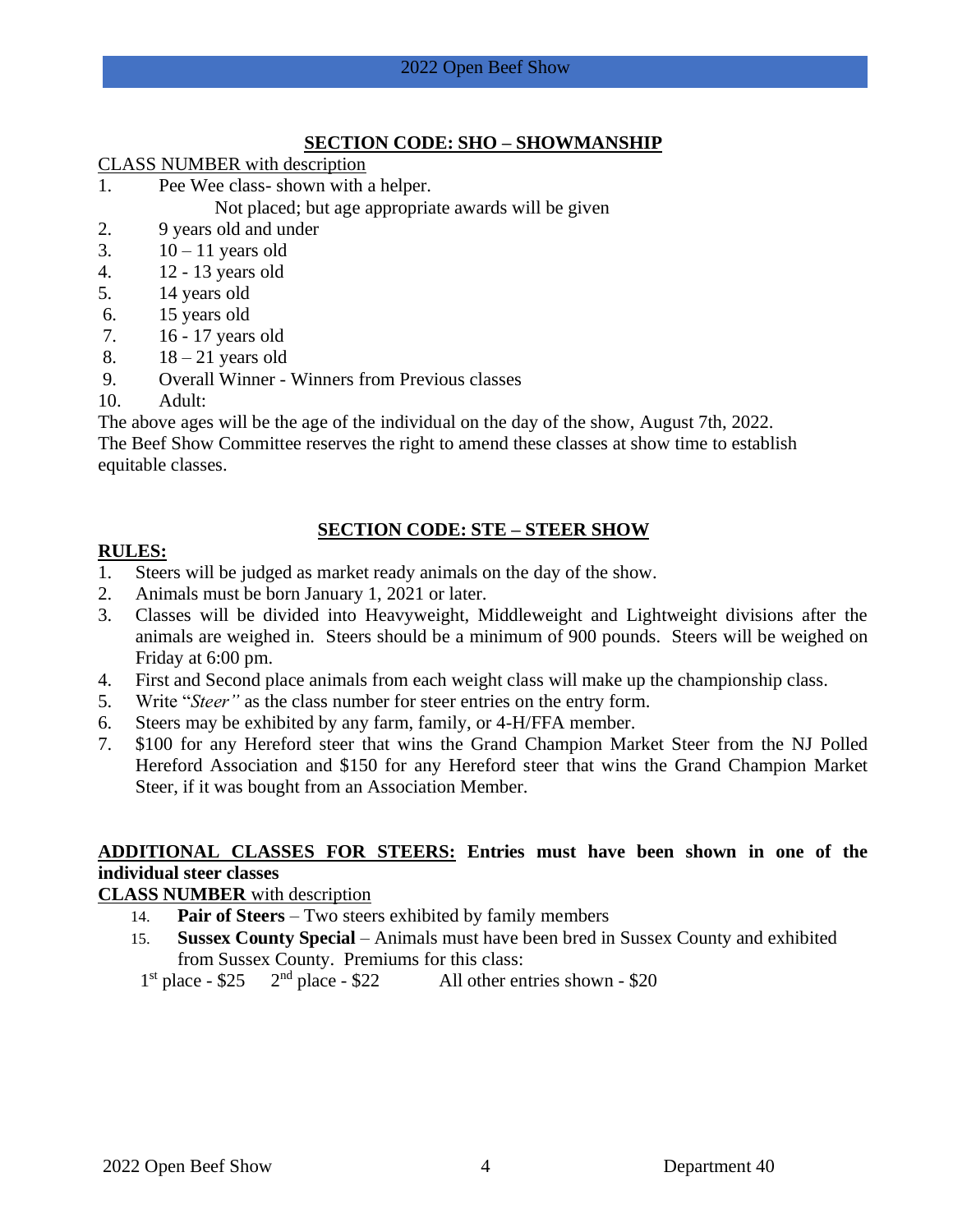#### **THESE SECTIONS HAVE THE FOLLOWING CLASSES:**

\*\*\*\*\*ALL BREEDS, IF DIFFERENT FROM THAT BELOW, WILL BE ASSIGNED TO APPROPRIATE CLASSES ACCORDING TO THE RULES AND REGULATIONS OF THEIR RESPECTIVE ASSOCIATION UPON RECEIPT OF ENTRY AND/OR FOLLOW THE BELOW MENTIONED CLASS STRUCTURE. \*\*\*\*\*

**AML-**American Lowline; **ANG**-Angus; **BEG** –Belted Galloway; **BRA** – Brangus; **CHA** – Charolais; **CRO** – Crossbred/Commerical; **GEL** – Gelbvieh; **HER** – Hereford; **LIM** – Limousin; **MAN** – Maine Anjou; **PIE** – Piedmontese; **RAN** – Red Angus; **SIM** – Simmental; **SRT** – Shorthorn; and **OTH** – Other

#### **CLASS NUMBER** with description

- 1.**Cow/Calf:** Cows bred and owned, or just owned by exhibitor. All cows shown as one class unless enough head entered to merit an age breakdown into two or more classes. All animals must be shown on a halter. Calf must be the most recent natural offspring of the cow. The calf must not be over 210 days old.
- 2. **Grand & Reserve Champion Cow/calf**
- 3. **Spring Heifer Calf:** calved on or after Mar. 1st, 2022
- 4. **Junior Heifer Calf:** calved between Jan. 1st and Feb. 29th, 2022
- 5. **Junior & Reserve Junior Heifer Calf Champion**
- 6. **Late Senior Heifer Calf:** calved between Nov. 1st and Dec. 31, 2021
- 7. **Early Senior Heifer Calf:** calved between Sept. 1st and Oct. 31st, 2021
- 8. **Senior & Reserve Senior Heifer Calf Champion**
- 9. **Late Summer Yearling Heifer:** calved between Jul. 1st and Aug. 31st, 2021
- 10. **Early Summer Yearling Heifer:** calved between May 1st and Jun. 30th, 2021
- 11. **April Junior Yearling Heifers:** calved between Apr. 1st & Apr. 30<sup>th</sup>, 2021
- 12. **Intermediate & Reserve Intermediate Heifer Champion**
- 13. **March Junior Yearling Heifer:** calved between Mar. 1st & Mar. 31st, 2021
- 14. Early Junior Yearling Heifer: calved between Jan.1<sup>st</sup> & Feb.29<sup>th</sup>, 2021
- 15. **Junior & Reserve Junior Heifer Champion**
- 16. **Senior Yearling Heifer:** calved between Nov. 1<sup>st</sup> & Dec. 31<sup>st</sup>, 2020.
- 17. **Early Senior Yearling Heifer:** calved between Sept.1<sup>st</sup> & Oct.31<sup>st</sup>, 2020. May be shown with calf at side. May show as this class or Cow/Calf, but not both
- 18. **Senior & Reserve Senior Heifer Champion**
- 19. **Grand & Reserve Grand Heifer Champion**
- 20. **Spring Bull Calf:** calved on or after Mar. 1st, 2022
- 21. **Junior Bull Calf:** calved between Jan. 1st and Feb. 29th, 2022
- 22. **Junior & Reserve Junior Bull Calf Champion**
- 23. **Late Senior Bull Calf:** calved between Nov. 1st and Dec. 31, 2021
- 24. **Early Senior Bull Calf:** calved between Sept. 1st and Oct. 31st, 2021
- 25. **Senior & Reserve Senior Bull Calf Champion**
- 26. **Late Summer Yearling Bull:** calved between Jul. 1st and Aug. 31st, 2021
- 27. **Early Summer Yearling Bull:** calved between May 1st and Jun. 30th, 2021
- 28. **Intermediate & Reserve Intermediate Bull Champion**
- 29. **April Junior Yearling Bulls:** calved between Apr. 1st and Apr. 30<sup>th</sup>, 2021
- 30. **March Junior Yearling Bulls:** calved between Mar. 1st & Mar. 31st, 2021
- 31. Early Junior Yearling Bulls: calved between Jan.1<sup>st</sup> & Feb.29<sup>th</sup>, 2021
- 32. **Junior & Reserve Junior Bull Champion**
- 33. **Senior Yearling Bulls:** calved between Sept. 1<sup>st</sup> & Dec. 31<sup>st</sup>, 2020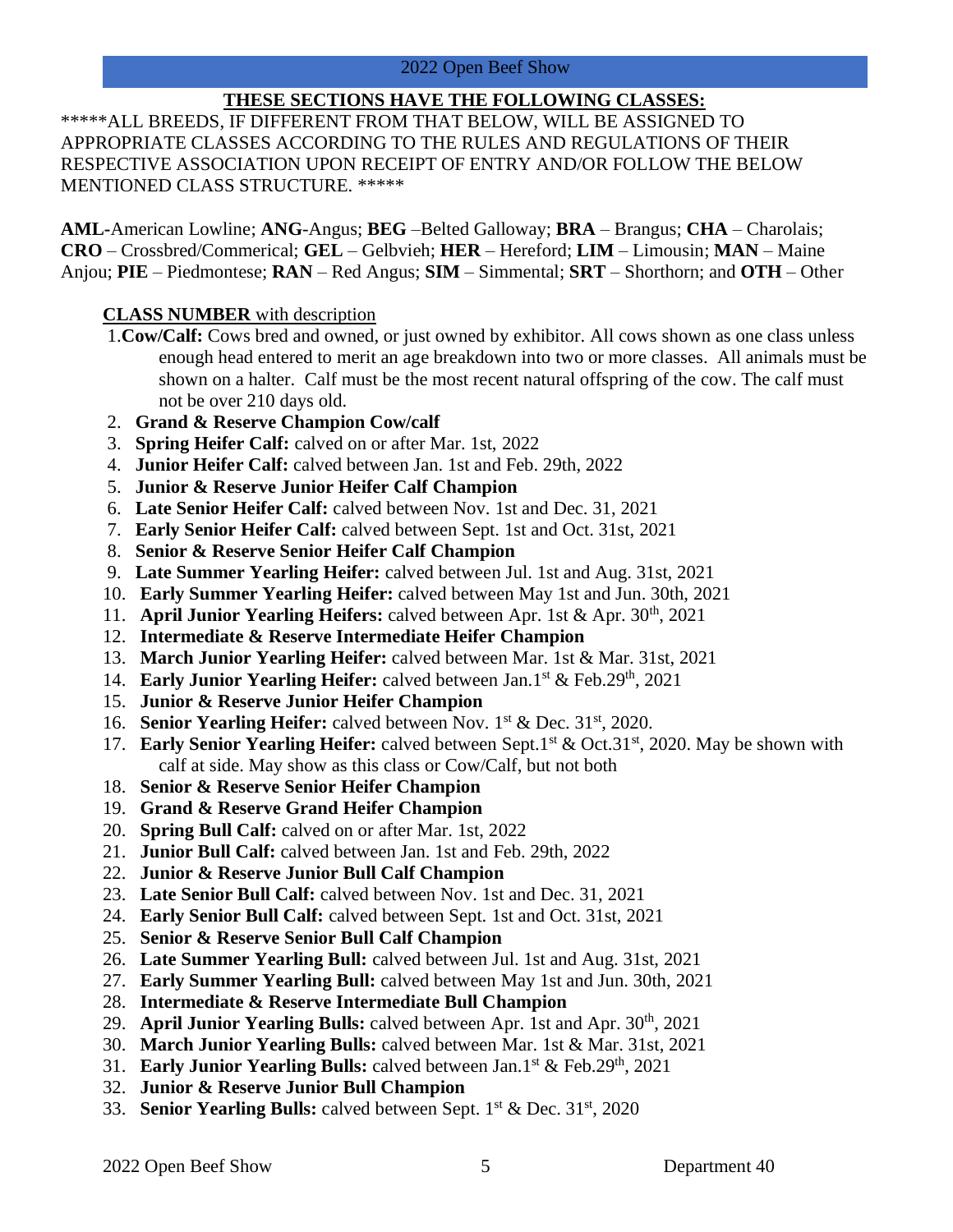- 34. **Summer Senior Yearling Bulls:** calved between May 1<sup>st</sup> & Aug. 31<sup>st</sup>, 2020
- 35. **Two year old bull:** calved between Jan.  $1^{st}$  & Apr.  $30^{th}$ ,  $2020$
- 36. **Senior & Reserve Senior Bull Champion**
- 37. **Grand & Reserve Grand Bull Champion**

**\*Note\* Winners of Supreme Champion Heifer, Supreme Champion Cow/Calf and Supreme Champion Bull will each receive a \$100 cash award**

#### **STEERS ARE INELIGIBLE FOR CLASSES 38 - 62**

- 38. **Get of Sire;** four animals by one sire, shown in above classes. Both sexes represented.
- 39. **Junior Get of Sire;** three animals by one sire, shown in Classes 3,4,6,7,20,21,23,24 both sexes represented.
- 40. **Sussex County Special:** One or more animals bred in Sussex County and exhibited from Sussex County. Heifers ONLY are eligible. Limited to three entries per exhibitor.
- 42. **Premier Exhibitor:** Any breed that has at least 15 animals shown and at least 3 different exhibitors shall be eligible. Computed from winning in previous classes based on: 3 points for first, 2 points for second, 1 point for third placings 3 points for Grand Champion, 2 points for Reserve Grand (No points accorded for division or group Grands or Reserves)
- 43. **Premier Breeder:** Any breed that has at least 15 animals shown and at least 3 different exhibitors shall be eligible. Computed from winning in previous classes based on: 3 points for first, 2 points for second, 1 point for third placings 3 points for Grand Champion, 2 points for Reserve Grand
	- (No points accorded for division or group Grands or Reserves)
- 46. **Produce of dam;** Two animals; either sex, from the same dam, shown in above classes

## **ANGUS AND HEREFORD BREEDS ONLY**

## **CLASS NUMBER** with description

- 41. **Best six head:** Six animals owned or co-owned by exhibitor and exhibited in individual classes, at least one of which was bred by exhibitor. (1 entry per exhibitor)
- 44. **NJ Special;** Two animals bred and owned (or co-owned) by NJ breeder. Animals can be of either sex and must have shown in previous classes. Cow/Calf pairs are not eligible. (1 entry per exhibitor)

## **ANGUS SECTION ONLY:**

## **CLASS NUMBER** with description

- 45. **Best Registered 2022 Steer Calf:** Any registered Angus steer born in 2022. Steer may come from Cow/Calf entry or be separate entry. Must be owned by exhibitor.
- 47. **Best three head:** Three animals, owned by exhibitor and shown in individual classes, at least one of which must be bred by exhibitor (1 entry per exhibitor)

## **HEREFORD SECTION ONLY:**

## **CLASS NUMBER** with description

50. **New Exhibitor Award:** Points computed on same scale as Premier Breeder for the first time exhibitor.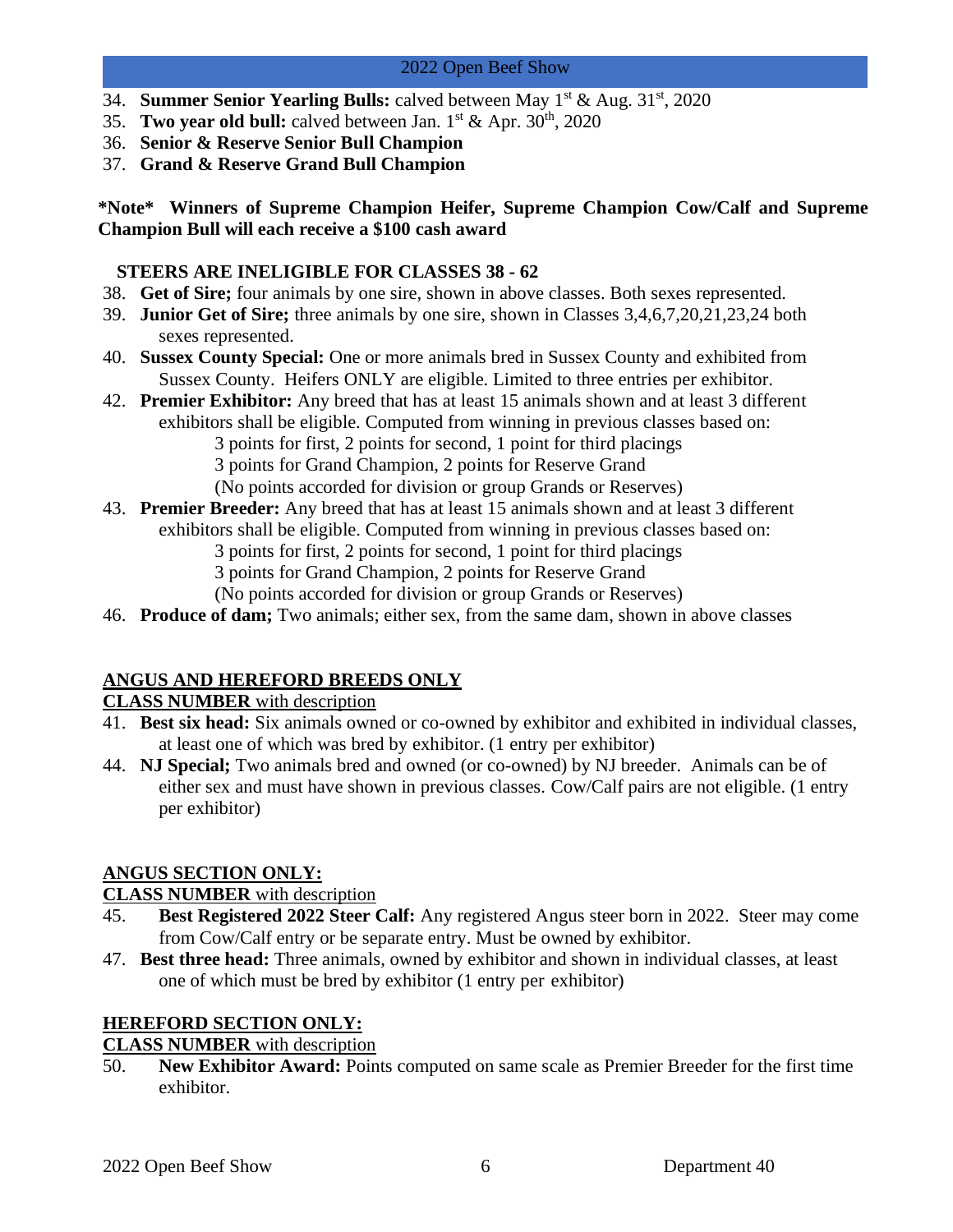## **BREEDS OTHER THAN ANGUS AND HEREFORD SECTIONS:**

## **CLASS NUMBER** with description

- 47. **Best three head:** Three animal, owned by exhibitor and shown in individual classes, at least one of which must be bred by exhibitor (1 entry per exhibitor)
- 48. **Best five head:** Five animals owned by exhibitor, exhibited in individual classes. (1 entry per exhibitor)
- 49. **Breeders herd;** One bull and three females, all bred and owned by exhibitor and shown in individual classes. (1 entry per exhibitor)

## **SIMMENTAL SECTION ONLY:**

## **CLASS NUMBER** with description

- 52. **Pair of Calves:** Two calves of either sex, shown in classes 3,4,6,7,20, 21,23,24. The exhibitor must own both animals. (1 entry per exhibitor)
- 53. **Pair of Yearlings:** Two yearlings, either sex, shown in classes 9,10,11,13, 14,26,27,29,30,31. The exhibitor must own both animals. (1 entry per exhibitor)

## **LIMOUSIN SECTION ONLY:**

**CLASS NUMBER** with description

- 54. **Best Full Blooded Limousin**  Heifer
- 55. **Best Full Blooded Limousin**  Bull
- 56. **Best Full Blooded Limousin**  Cow/Calf

## **OVERALL BREED COMPETITION:**

The winner of classes 60,61 and 62 will each receive a \$100 cash prize.

## **CLASS NUMBER** with description

- 60. **Supreme Champion Female:** All breed Grand Champion females to compete.
- 61. **Supreme Champion Bull:** All breed Grand Champion bulls to compete.
- 62. **Supreme Champion Cow/Calf:** All breed Grand Champion Cow/Calf pairs to compete.

## **SECTION CODE HJR – HEREFORD JUNIOR DIVISION**

The Junior Show will consist of all Hereford exhibitors: age 21 years old and younger (must be a junior member of the NJ Hereford Association). They will be able to show any animal registered in their name. The Junior Division show will begin just before the Open Hereford Show. We will begin with steers, which may be split according to age, if entries warrant such action, followed by the showmanship classes. The Junior Division Heifers will be shown with the open show classes. First place Junior animals will be designated during each open show class, and a championship class of all the winners will be held following the Grand and Reserve Grand of the Open Show, as necessary. Junior exhibitors will still be able to show in the Open Hereford Show. (There is no extra entry fee for the Junior Classes).

## **CLASS NUMBER** with description

- 1. **Steers**
- 2. **Grand & Reserve Grand Champion Steers**
- 4. **Grand & Reserve Grand Champion Heifers**
- 5. **Novice Showmanship:** ages 8 11 years old
- 6. **Junior Showmanship:** ages 12 15 years old
- 7. **Senior Showmanship:** ages 16 21 years old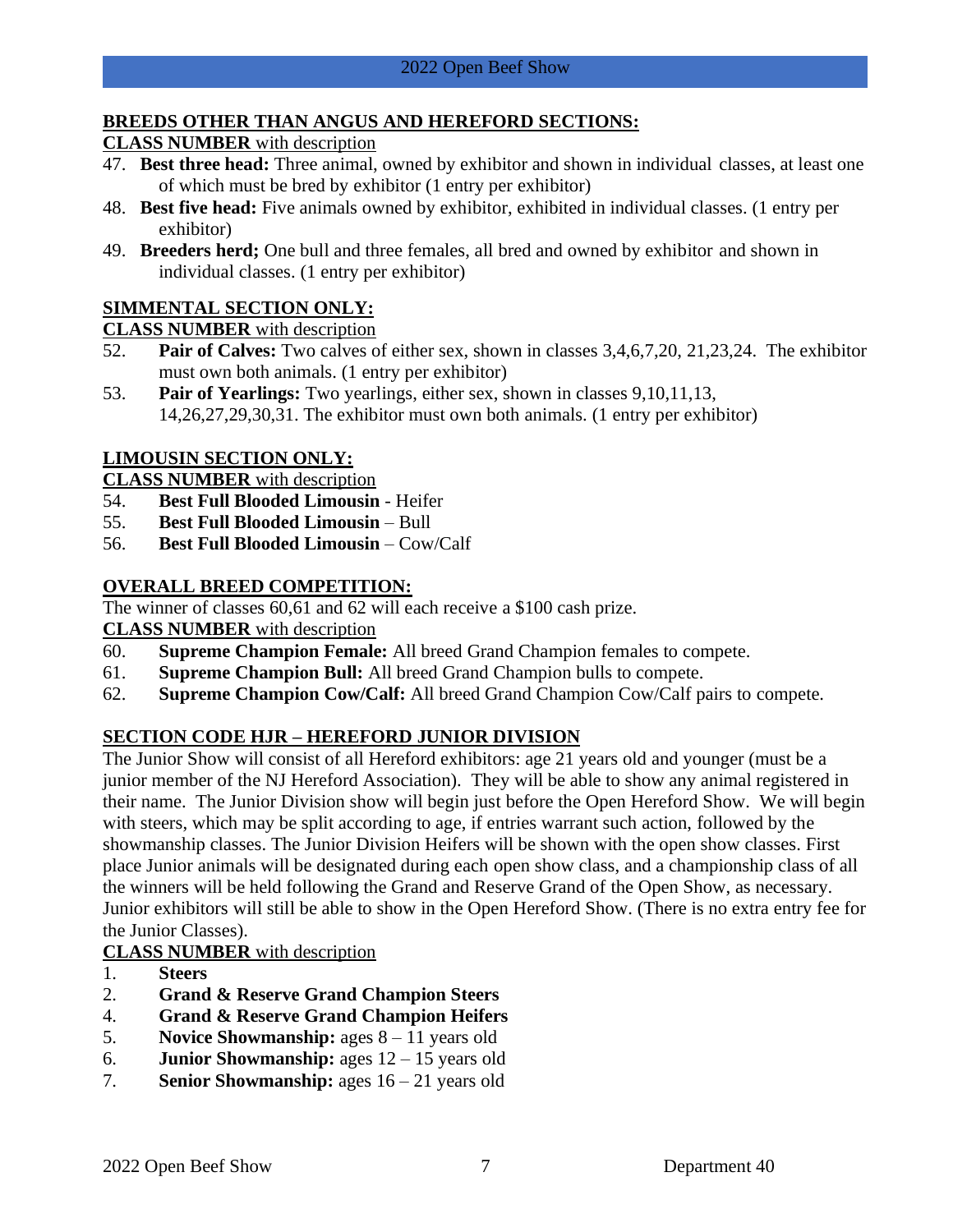## **SECTION CODE OBS – OBSTACLE COURSE**

The obstacle course will be held on Friday, August 5th, 2022 at 4:00pm. This event will be for the junior exhibitors and will require them to walk their heifer/steer through various obstacles placed in the show arena. The exhibitors will be judged on their ability to complete the course and will be awarded points for each obstacle. It is not a race and excessive speed will be penalized. Some of the obstacles may include:

- 1. Walking the animal through a gate
- 2. Tying the animal to a fence
- 3. Putting the animal into a blocking chute
- 4. Loading the animal onto a stock trailer
- 5. Demonstrating proper showmanship skills
- 6. Walking between bales of straw
- 7. Any Other event that the show committee feels appropriate

The number of classes and the exact procedure will be finalized after the number of entrants is known.

#### **SECTION CODE EXH – HERD EXHIBIT**

One of the goals of the Open Beef Show is to promote those breeds that are brought to The New Jersey State Fair®/Sussex County Farm & Horse Show for exhibit.

To encourage exhibitors to participate in this aspect of the show, three rosettes will be awarded to farms with the best kept, informative, and attractive exhibits.

Herd exhibits will be judged at various times during the weekend.

#### *The Water May contain chlorine to combat harmful bacteria*

# **THE NEW JERSEY STATE FAIR ® / SUSSEX COUNTY FARM & HORSE SHOW**

# **EXHIBITOR & GENERAL INFORMATION**

**\*No Vehicles are permitted in the ag. area after 10am, they must be parked in a designated parking lot. Vehicles will be towed at the owner's expense. The New Jersey State Fair/ Sussex County Farm & Horse Show Association will not be responsible for any damages to your vehicle** 

**NOTE: All premiums will be mailed within ten days of the show, unless noted otherwise in department rules**

**The following are some general information for livestock exhibitors that will assist you in planning your trip to the show. If you have any questions, please do not hesitate to call the Director of your show.**

1. **Livestock barns -** Barns measure 40' x 200' and have open sides (no walls), except for barn #6, which is enclosed. Barn #6 houses the small animals (rabbits, cavy, etc) and poultry. Although barns are well ventilated, since it is August, you are encouraged to bring fans and 50' extension cords.

**There will be no food or drink allowed in livestock barns 1-6, the livestock show arena, the milking parlor, or any other structure in the agricultural area which contains livestock, poultry or animals of any kind.** All 4-H members and their families are required to follow these rules.

- It will be the responsibility of 4-H leaders and open show directors to monitor their groups.
- Judges and their helpers are permitted to have bottled water in the livestock show area during their show. Bottles must have cap on when not in use.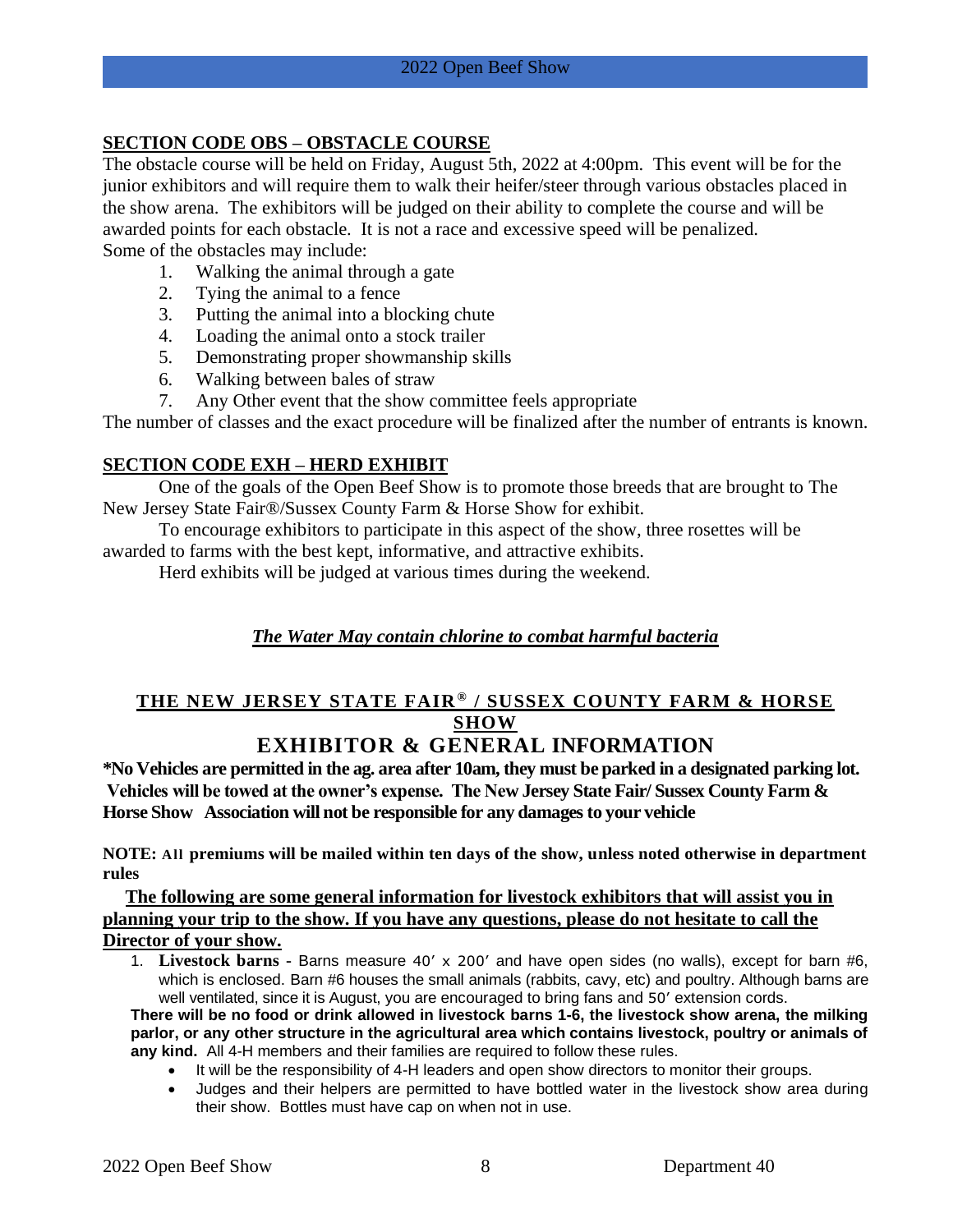- 2. **Your Housing -** If you plan to stay overnight, there are a number of motels within 20-30 minutes. Be sure to make a reservation soon. There are also a number of "hook-ups" for campers or RV's on the fairgrounds. If you plan to camp, please indicate it on your application so we can reserve a spot for you.
- 3. **Security -** Gates on the ends of the barns are closed during the night and security personnel patrol the fairgrounds.
- 4. **Restrooms & Showers -** A reserved restroom and shower facility are available for exhibitors. They are located adjacent to the Agricultural Food Booth. There are also restroom and shower facilities near the agricultural area.
- 5. The New Jersey State Fair® /Sussex County Farm & Horse Show is not responsible for omissions or printing errors
- 6. All exhibits must remain on display at the Fairgrounds until 5:00 pm on Saturday, August 13th, unless otherwise noted.
- 7. **Dog, Pet, and Exotic Animal Policy -** Dogs, Pets, and Exotic Animals None allowed with the following exceptions:
- a.) Handicapped persons requiring trained and controlled animal assistance
- b.) When they are a part of an approved exhibit, show or display and are controlled
- c.) Livestock exhibitors
- d.) Horse Show exhibitors
- e.) Concessionaires/carnival living area.
- Permits must be filed for the above exceptions for the full time the animal will be on the grounds. The Dog, Pet and Exotic Animal permit may be found on the Exhibitors page of our website. Please send permits with your entries, when possible. Otherwise, you must file permits with your department chairperson. You will be given a copy as proof of filing. Please come to the Agricultural office in the Administration building to pick up your copy.

#### **Rules for the preceding exceptions**

- The PERMIT must be presented by the person controlling the animal at the request of any fair official or representative.
- All animals must be on a leash or confined at all times and controlled by an adult. Animals used for Fair approved demonstrations (i.e.-accompanying carriages, herding sheep, etc.) may be unrestricted while they are doing their performance, but must be controlled by an adult.
- Animals must remain in the specific area they are cleared to (i.e.-horse stall or trailer area, cow or sheep barn, etc.)
- Animals must not be walked around the other parts of the Fair Grounds nor in the vicinity of a crowd in their area or near any food concessions.
- Handicapped persons requiring trained and controlled animal assistance (i.e.-Seeing Eye dogs) may be excused from rules 2, 3, and 4, but must have a permit.
- Animal's owner is responsible for clean-up of all wastes generated by the animal(s). **IT IS ILLEGAL TO LEAVE YOUR PET IN A CAR OR SIMILAR VEHICLE.**

#### **8. The water may contain chlorine to combat harmful bacteria**

**9. Participation in this event is at your own risk and that of the health of your animals**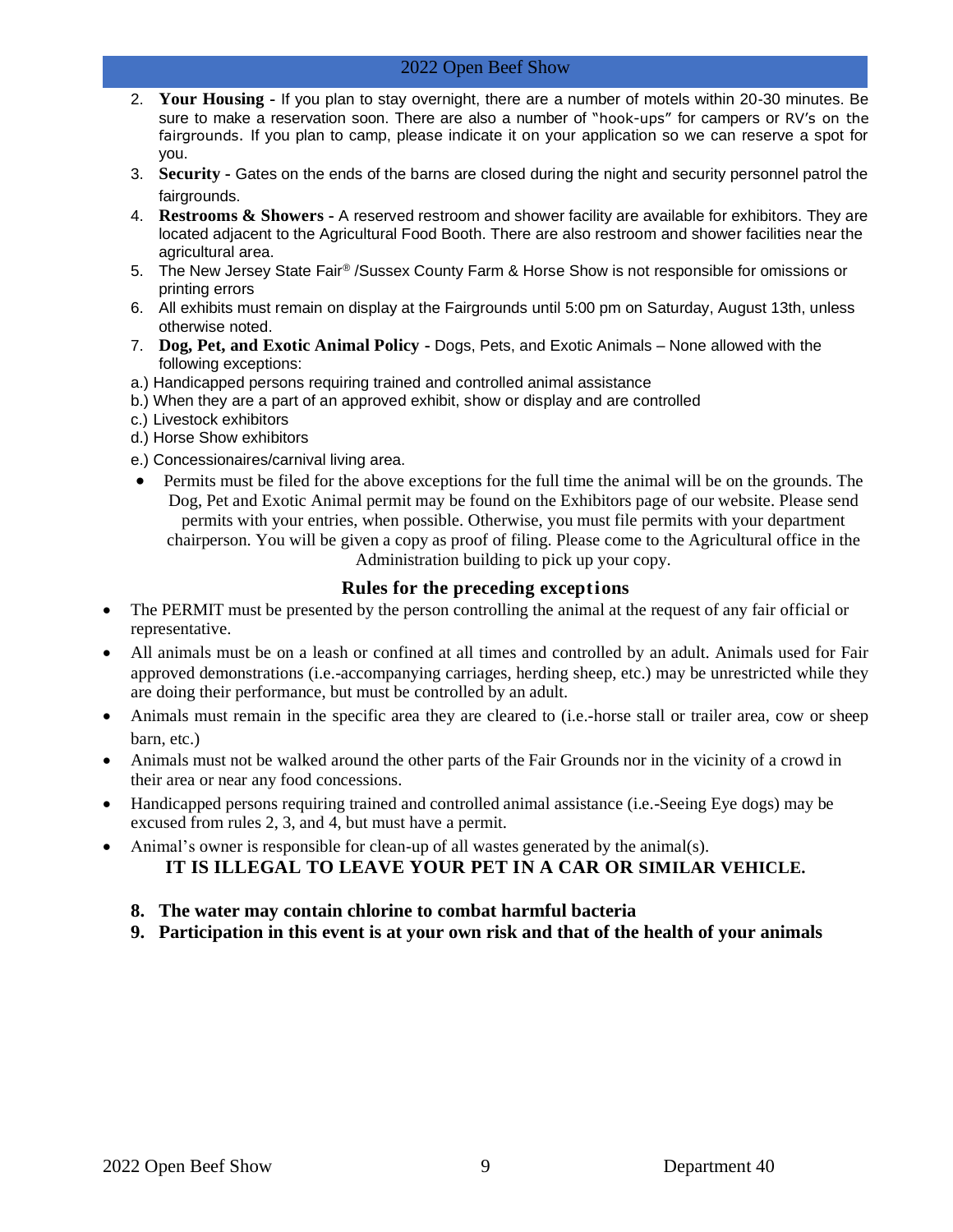## **NJ STATE HEALTH REQUIREMENTS**

Any exhibitor showing at the The New Jersey State Fair ®, Sussex County Farm & Horse Show must be in compliance with the New Jersey Division of Animal Health recommendations for New Jersey fairs, shows and sales. All animals must be free from infectious or contagious diseases. The recommendations made are in keeping with good management practices to minimize the risk of disease introduction and spread, with specific recommendations for Foot and Mouth Disease (FMD) prevention. New Jersey Department of Agriculture's (NJDA) Animal Health staff along with veterinarians, farmers, and producers is encouraged to remain vigilant for any signs of unusual diseases in an animal, flock, or herd.

#### **Specific signs that may indicate exposure to an infectious or toxic agent include:**

| 1. Excessive discharges from body orifices                       | 11. Foaming at mouth or nose                      |  |  |  |  |  |
|------------------------------------------------------------------|---------------------------------------------------|--|--|--|--|--|
| Off-feed or weight loss<br>2.                                    | 12. Head pressing, stargazing, no menace          |  |  |  |  |  |
| response,                                                        |                                                   |  |  |  |  |  |
| 3.<br>Skin lesions including blisters, pustules or discoloration | uneven pupil sizes                                |  |  |  |  |  |
| around animal's mouth, nose, teats or hooves                     | 13. Drooping wings, feather or hair loss,         |  |  |  |  |  |
| excessive loss of                                                |                                                   |  |  |  |  |  |
| Abnormal behavior; excessive vocalization, depression<br>4.      | mane and tail hairs                               |  |  |  |  |  |
| 5.<br>Excessive urination, excessive salivation; excessive       | 14. Partial to complete drop in egg production,   |  |  |  |  |  |
| production of                                                    |                                                   |  |  |  |  |  |
| tearing                                                          | thin-shelled eggs                                 |  |  |  |  |  |
| 6. Lameness, off balance, falling down, difficulty rising; cir-  | 15. Swelling of tissues around eyes, neck or      |  |  |  |  |  |
| legs;                                                            |                                                   |  |  |  |  |  |
|                                                                  |                                                   |  |  |  |  |  |
| cling, partial or complete paralysis                             | cloudiness of eyes                                |  |  |  |  |  |
| 7. Muscle tremors, seizures                                      | 16. Abortions, still births, weak neonates        |  |  |  |  |  |
| 8. Sneezing, open mouthed breathing, gasping for air,            | 17. Abnormal body temperature                     |  |  |  |  |  |
| nasal discharge, coughing, difficulty breathing                  | 18. Unusual ticks or maggots                      |  |  |  |  |  |
| 9. Diarrhea, vomiting, constipation, excessive dry manure        | 19. Staggering, falling or central nervous system |  |  |  |  |  |
| disorders.                                                       |                                                   |  |  |  |  |  |
| 10. Twisting of head and neck                                    |                                                   |  |  |  |  |  |

If you observe any of the above symptoms or suspect a disease transmission, contact your veterinarian, NJDA's State Veterinarian at 609-671-6400 or USDA's Veterinary Services at 609-259-8387 IMMEDIATELY.

All animals will be inspected by an accredited Veterinarian prior to entering the fair. It is the discretion of the veterinarian in charge to allow animals to enter and remain on the fair/show grounds. (PLEASE NOTE: NO animals will be permitted to off load without a health check, if you arrive at a time when there is no Vet available you will not be allowed to unload your animals. \*In addition to the regular health papers required by our Fair . . . ALL sheep and goats to be shown at this fair shall also be identified by USDA official identification (ear tag and/or approved registry tattoo) in compliance with the federal regulations regarding the Scrapie Eradication Program.)

Any animals showing obvious clinical signs of warts, ringworm, foot rot, parasites, pink eye, draining abscesses or open wounds must not be exhibited or allowed to remain on the fairgrounds.

Any food animal should have a Drug Use Form accompanying it to the fair. This form will certify that the market animal is free of any medication – which means that the animal has not been treated with drugs, or the animal does not contain a drug for which the withdrawal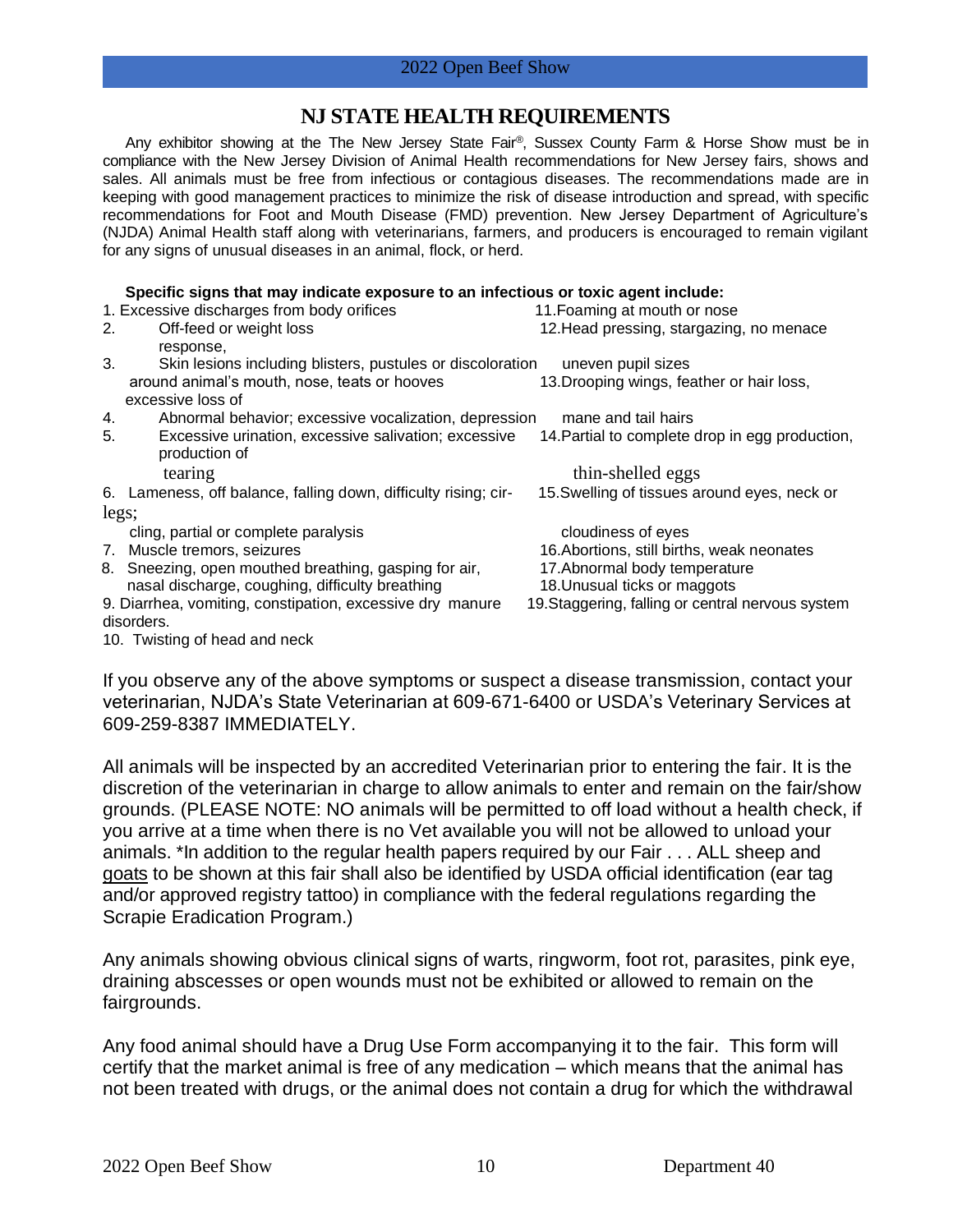period has not yet elapsed per label directions. If the animal has received drugs for medications for which the withdrawal period has not yet elapsed, this must be documented on the form. The animal identification, drug name, date(s) of administration, the route of administration and the drug withdrawal time prior to slaughter must be documented.

LIVESTOCK FROM OUT OF STATE entering New Jersey must be in compliance with NJ health requirements & regulations. An official health certificate approved by the state of origin must accompany livestock entering NJ. Animals must also be in compliance with General Requirements, and inspected by an Accredited Licensed Veterinarian approved by the Animal Health Official from the state of origin.

#### **Animal Health Documentation**

Fair/show management is responsible for ensuring that animals to be exhibited enter the grounds in good health and with proper documentation:

- **Certificates of Veterinary Inspection (CVIs)** CVIs are completed and signed by accredited veterinarians for any animal being transported **interstate**. (e.g. Pennsylvania to New Jersey) CVIs are valid for 30 days from the date of examination. The official CVI shall include the following:
	- o Complete name and complete address of exhibitor
	- o Complete address of the premises of origin
	- o **Complete name and complete address of the fair/show to be attended. A separate CVI needs to be completed for each individual fair/show to be attended.**
	- o Species, breed, sex, and age of animals
		- $\triangleright$  Cattle and swine shall be identified by at least one of the following methods: official electronic ID, unique ear tag, tattoo or registration name or number with registration papers.
		- $\triangleright$  Horses and other equine shall be identified by electronic ID, physical description and/or tattoo. Physical description must match with EIA certificate.
		- ➢ Sheep and goats shall be identified by USDA approved official identification (ear tag and/or approved registry tattoo). For questions regarding the USDA's Mandatory Identification of Sheep and Goats regulation, or to obtain official identification tags for sheep and goats, call the USDA, APHIS, VS office at (609) 259-5260.
		- $\triangleright$  Other livestock shall be identified by ear tag, registration name and number, name and physical description or microchip.
	- o Statement that the examining veterinarian personally inspected the animals described and found them free from visible symptoms of infectious, contagious and/or communicable disease or known exposure thereto within 30 days of shipment.

DrugUseForms are available on the web at: [http://www.state.nj.us/agriculture/divisions/ah/news/fairsshows.html.](http://www.state.nj.us/agriculture/divisions/ah/news/fairsshows.html) (This documentation should follow the food animal to its final slaughter destination.) If the animal has received drugs or medications for which the withdrawal period has not yet elapsed, this must be documented on the form. The animal identification, drug name, date(s) of administration, the route of administration, and the drug withdrawal time prior to slaughter must be documented. **Animals cannot be turned away from the show if they received medications. The drugs simply need to be documented, and the withdrawal time clearly stated.** *Certain drugs, such as gentamicin, are illegal for use in food animals.* It is the responsibility of the animal producer to check with his or her veterinarian as to what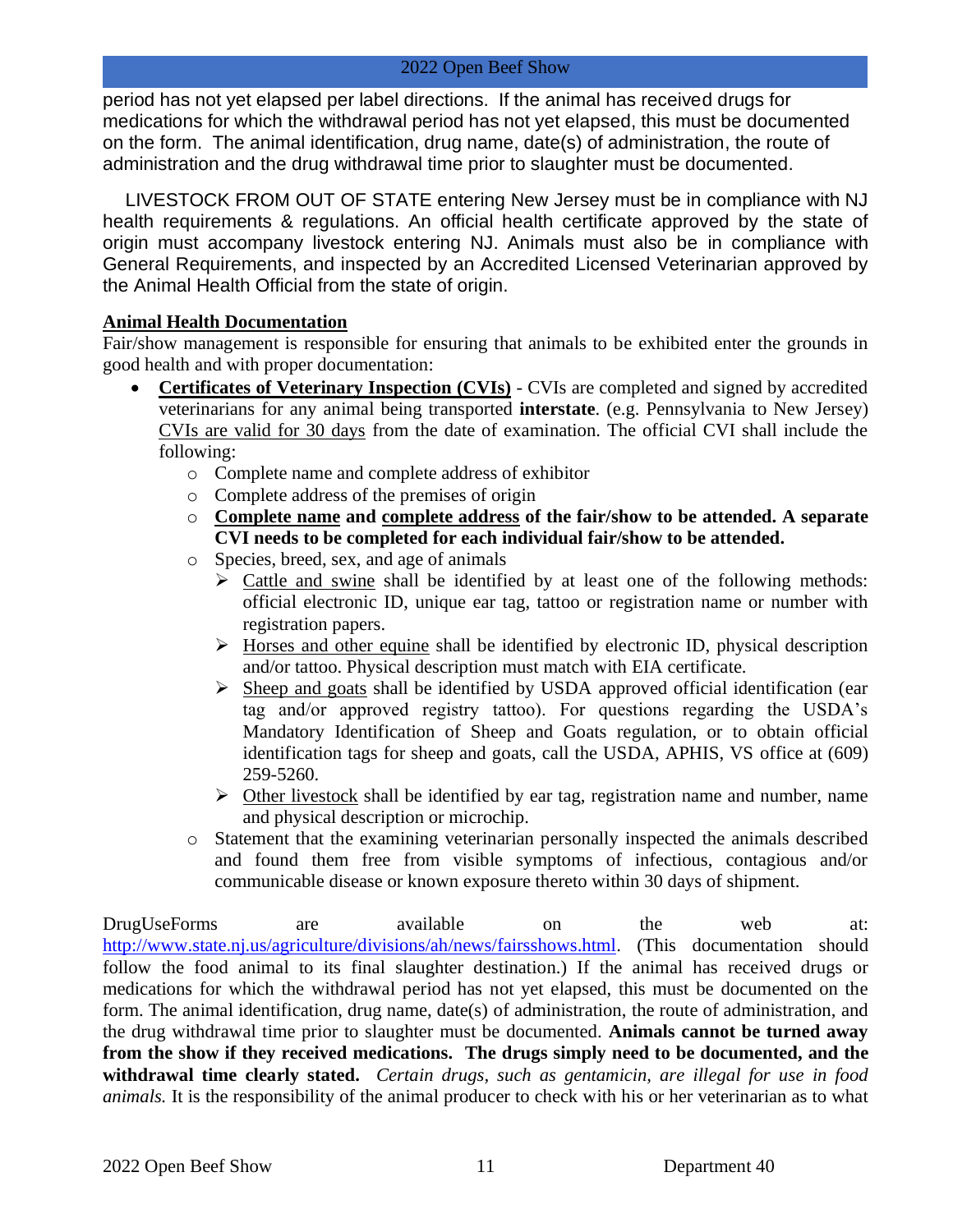# medications can be given

## **Public Health Concerns**

Interactions between people and animals provide valuable and enjoyable educational experiences that should be encouraged. However, during such contact, there is some risk of disease transmission. To protect both humans and animals, the New Jersey Department of Agriculture in consultation with the New Jersey Department of Health and Senior Services encourages all fairs/shows to implement the following precautionary steps to protect both visitors and animals from disease.

- Provide hand-cleaning stations/facilities for use prior to and after contact with animals
	- o Provide running water and soap or antibacterial hand wipes to clean dirt off hands
	- o Provide *alcohol-based hand rubs* for use on clean hands
- Maintain safe and clean stations/facilities to protect visitors and animals
	- o Trash cans should be available and emptied regularly
- Post signs indicating the location of hand-cleaning stations/facilities
- Do not allow human food or drink in animal contact areas
- Forbid smoking in animal contact areas and at hand-cleaning stations/facilities
- Ensure that no feed is fed to the animals unless specifically provided by the fair

#### **II. Species Specific Health Regulations and Recommendations**

#### **NEW JERSEY CATTLE** ATTENDING A NEW JERSEY FAIR/SHOW:

Shall be accompanied by an official CVI or AHC

#### **IMPORTED CATTLE** ATTENDING A NEW JERSEY FAIR/SHOW:

- Shall be accompanied by an official CVI
- Shall be negative to a tuberculosis test within 60 days of entry  $-$  Cattle from an accredited free State, zone, or herd are exempt from testing.
- For an accredited herd, the CVI shall include the date on which the herd of origin was last tuberculin tested, and a statement by the accredited veterinarian that the cattle to be imported were:
	- 1. included in the most recent test of the herd of origin and testing with negative results occurred within one year prior to the date of movement or that
	- 2. they are natural additions to the herd.
	- Six months of age or over shall be negative to an official brucellosis test within 30 days of entry  $$ brucellosis vaccinated heifers under 14 months of age, steers, and spayed heifers are exempt from brucellosis testing. Cattle to be imported that originate from a Class Free State or Area are exempt from brucellosis testing.
	- Shall be negative to an official anaplasmosis or bluetongue test within 30 days prior to entry if they originate from a state that is determined by the USDA to be endemic for anaplasmosis or bluetongue.

#### **Additional requirements on top of the NJ Health requirements**

Updated revisions to Animal Health Requirements (March 5,2012)

#### **Rabies Vaccination:**

A current rabies vaccination is required for all species for which there is a USDA licensed vaccine available (cattle, horses, sheep, dogs, cats, and ferrets) An acceptable proof of rabies vaccination must be presented at the vet check at the Fair. Note: Rabies titers are not acceptable proof of rabies protection and cannot be used for entry requirements.

Owners of animal species that do not have an approved rabies vaccine should discuss with their veterinarian the pros and cons of having their animals vaccinated against rabies with an "off label" rabies vaccine. During the fair if an animal not vaccinated for rabies is suspected of having rabies, appropriate methods will be utilized to make a diagnosis including quarantining the animal for the appropriate period of time.